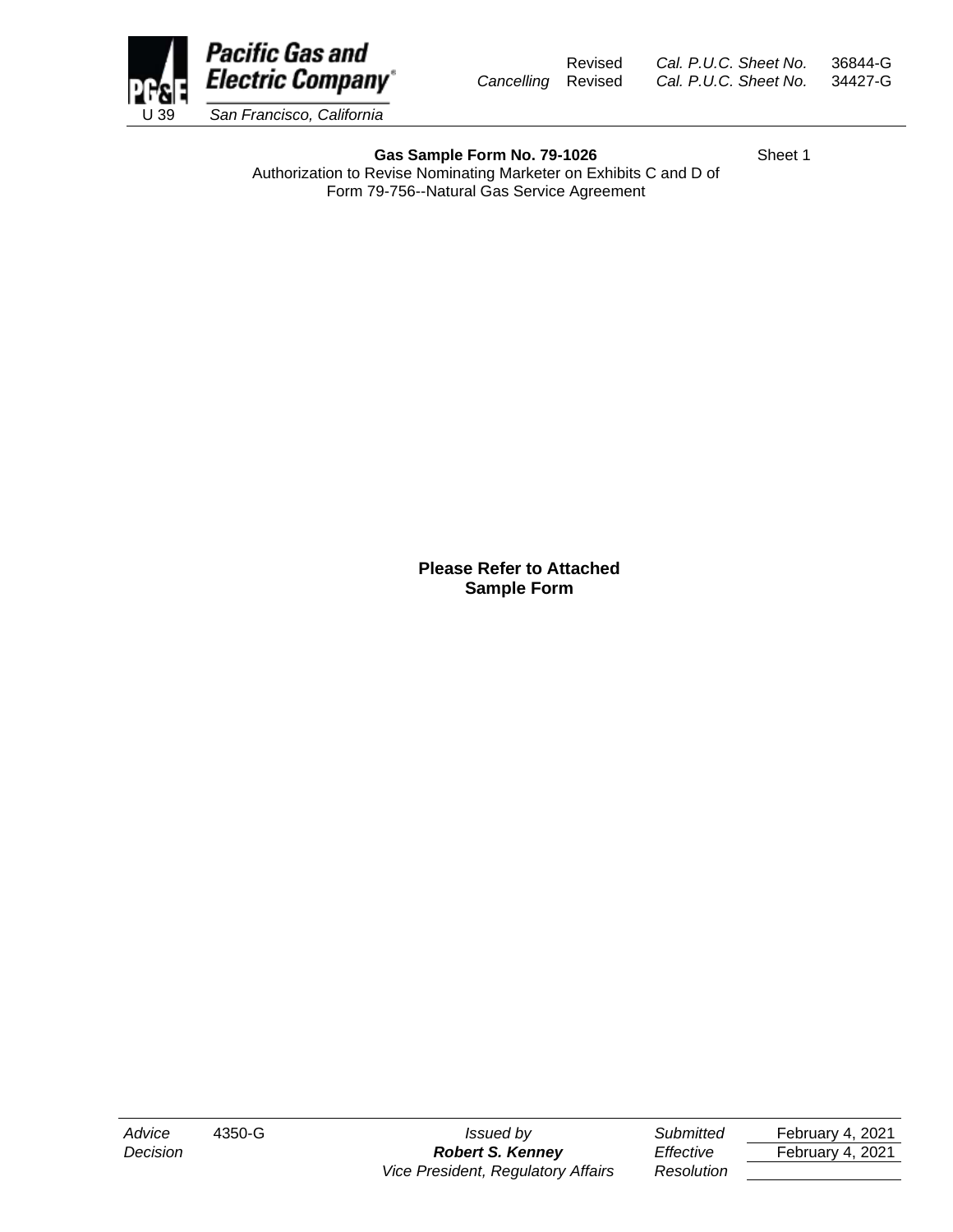

## **AUTHORIZATION TO REVISE NOMINATING MARKETER ON EXHIBITS C AND D OF FORM 79-756--NATURAL GAS SERVICE AGREEMENT\***

| $(Customer Name)^1$                                                                                                                                                                                                                                                                                                                                                                                                                                                                                   | (Service Address and City) <sup>1</sup>                                                                                                                                                                                                                                                                                                                                                                                                                                                                                                                                   |
|-------------------------------------------------------------------------------------------------------------------------------------------------------------------------------------------------------------------------------------------------------------------------------------------------------------------------------------------------------------------------------------------------------------------------------------------------------------------------------------------------------|---------------------------------------------------------------------------------------------------------------------------------------------------------------------------------------------------------------------------------------------------------------------------------------------------------------------------------------------------------------------------------------------------------------------------------------------------------------------------------------------------------------------------------------------------------------------------|
| Transportation ID Number <sup>1</sup> :                                                                                                                                                                                                                                                                                                                                                                                                                                                               |                                                                                                                                                                                                                                                                                                                                                                                                                                                                                                                                                                           |
| <b>Effective Date of Revisions for Exhibits C and D</b>                                                                                                                                                                                                                                                                                                                                                                                                                                               |                                                                                                                                                                                                                                                                                                                                                                                                                                                                                                                                                                           |
| date is indicated. Requested effective date: ___________________________________                                                                                                                                                                                                                                                                                                                                                                                                                      | Requests will take effect as soon as they are received and processed by PG&E unless a later                                                                                                                                                                                                                                                                                                                                                                                                                                                                               |
| Addition or Revision of Nominating Marketer on Exhibit C                                                                                                                                                                                                                                                                                                                                                                                                                                              |                                                                                                                                                                                                                                                                                                                                                                                                                                                                                                                                                                           |
| Please $\Box$ ADD or $\Box$ REVISE <sup>2</sup> (Check one) this Nominating Marketer information on Exhibit C:                                                                                                                                                                                                                                                                                                                                                                                        |                                                                                                                                                                                                                                                                                                                                                                                                                                                                                                                                                                           |
|                                                                                                                                                                                                                                                                                                                                                                                                                                                                                                       |                                                                                                                                                                                                                                                                                                                                                                                                                                                                                                                                                                           |
|                                                                                                                                                                                                                                                                                                                                                                                                                                                                                                       |                                                                                                                                                                                                                                                                                                                                                                                                                                                                                                                                                                           |
| Contact Name: Name: Name and Security and Security and Security and Security and Security and Security and Security and Security and Security and Security and Security and Security and Security and Security and Security an                                                                                                                                                                                                                                                                        |                                                                                                                                                                                                                                                                                                                                                                                                                                                                                                                                                                           |
|                                                                                                                                                                                                                                                                                                                                                                                                                                                                                                       |                                                                                                                                                                                                                                                                                                                                                                                                                                                                                                                                                                           |
| E-Mail Address <sup>3</sup> :                                                                                                                                                                                                                                                                                                                                                                                                                                                                         |                                                                                                                                                                                                                                                                                                                                                                                                                                                                                                                                                                           |
| <b>First Name</b>                                                                                                                                                                                                                                                                                                                                                                                                                                                                                     | Last Name<br><b>E-Mail Address</b>                                                                                                                                                                                                                                                                                                                                                                                                                                                                                                                                        |
|                                                                                                                                                                                                                                                                                                                                                                                                                                                                                                       | Customer can check one or more of the boxes below to indicate the appropriate authorization:                                                                                                                                                                                                                                                                                                                                                                                                                                                                              |
| $\Box$ This Nominating Marketer cannot have access to gas metering data.                                                                                                                                                                                                                                                                                                                                                                                                                              |                                                                                                                                                                                                                                                                                                                                                                                                                                                                                                                                                                           |
| $\Box$ This Nominating Marketer cannot view the contract quantities indicated in Exhibit B.<br>$\Box$ Customer authorizes this Nominating Marketer to execute monthly imbalance trades, as                                                                                                                                                                                                                                                                                                            |                                                                                                                                                                                                                                                                                                                                                                                                                                                                                                                                                                           |
| specified in Schedule G-BAL. <sup>4</sup>                                                                                                                                                                                                                                                                                                                                                                                                                                                             |                                                                                                                                                                                                                                                                                                                                                                                                                                                                                                                                                                           |
| checked below.                                                                                                                                                                                                                                                                                                                                                                                                                                                                                        | <b>Deletions:</b> All previous Nominating Marketers will be deleted from Exhibits C and D unless box is                                                                                                                                                                                                                                                                                                                                                                                                                                                                   |
| $\Box$ Do not delete previous Nominating Marketer(s) specified below:                                                                                                                                                                                                                                                                                                                                                                                                                                 |                                                                                                                                                                                                                                                                                                                                                                                                                                                                                                                                                                           |
|                                                                                                                                                                                                                                                                                                                                                                                                                                                                                                       |                                                                                                                                                                                                                                                                                                                                                                                                                                                                                                                                                                           |
| Marketer Company Name:                                                                                                                                                                                                                                                                                                                                                                                                                                                                                | Marketer ID #:                                                                                                                                                                                                                                                                                                                                                                                                                                                                                                                                                            |
| direct from time to time in the exercise of its jurisdiction.<br>$\mathbf{1}$<br>$2$ Customer's signature is not required to revise Nominating Marketer's address, contact name, phone, facsimile<br>signature is required to add or delete a Nominating Marketer.<br><sup>3</sup> E-mail Address will only be used on Exhibit D for OFO/EFO Notices.<br>$\overline{a}$<br>Exhibit A of Noncore Balancing Aggregation Agreement Form 79-869 with a Nominating Marketer or other<br>G-BAL and Rule 14. | This agreement at all times shall be subject to such modifications as the California Public Utilities Commission may<br>Use the same Customer Name, Address and Transportation ID Number as shown on the first page of the NGSA.<br>or e-mail address. Current Authorized Nominating Marketer may sign for these types of revisions. Customer's<br>Only one Nominating Marketer can be granted authority to trade imbalances. Unless Customer has executed<br>third-party service provider, Customer remains responsible for any and all charges associated with Schedule |

† Information collected on this form is used in accordance with PG&E's Privacy Policy. Page 1 of 2 The Privacy Policy is available at pge.com/privacy. The example of the example of the Form No. 79-1026